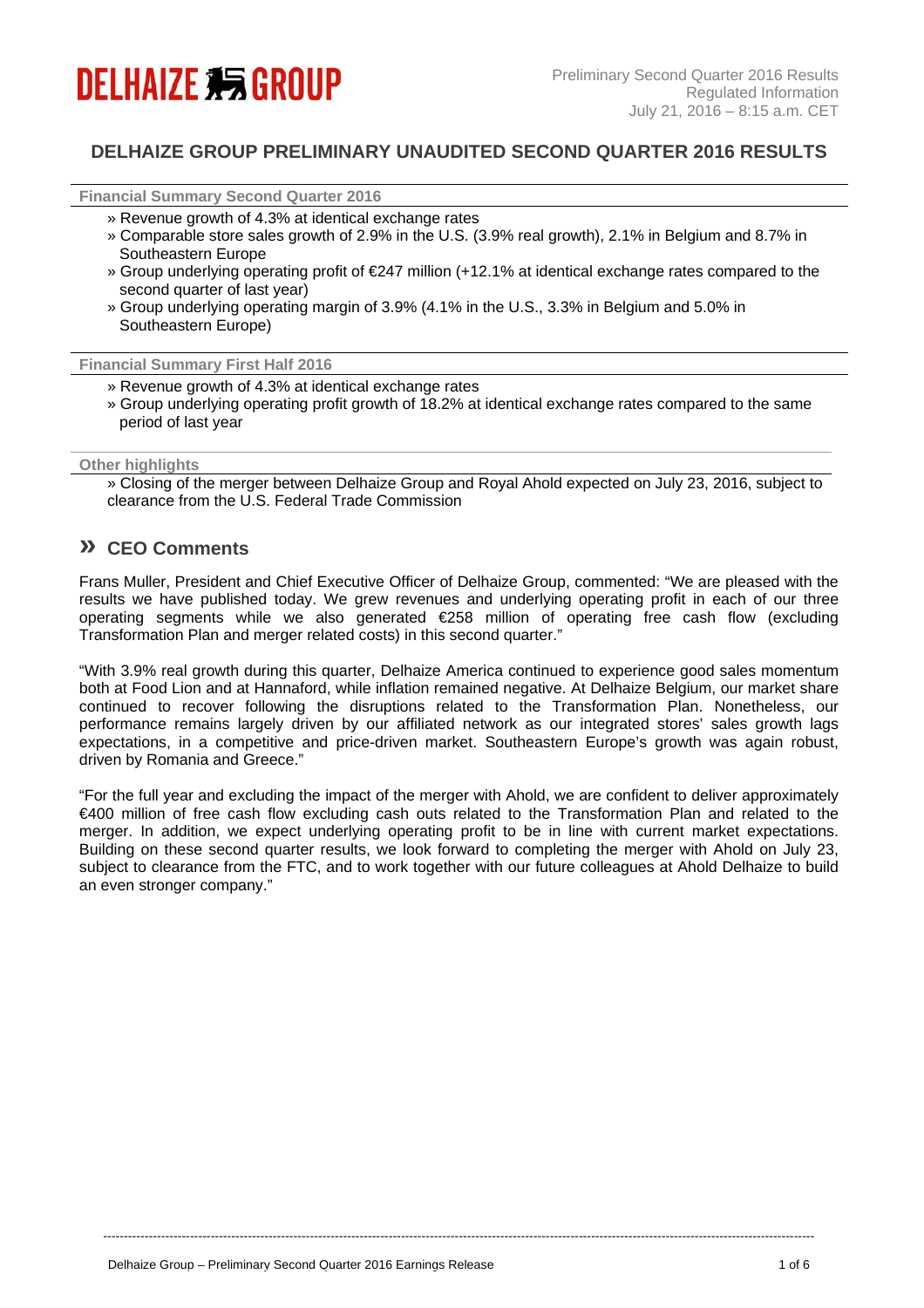# **» Second Quarter 2016 Revenues and Underlying Operating Profit**

#### **Revenues**

In the second quarter of 2016, Delhaize Group's revenues increased by 2.8% and 4.3% at actual and identical exchange rates, respectively. Organic revenue growth was 4.3%.

In the U.S., revenues grew by 2.9% in local currency, supported by comparable store sales growth of 2.9% excluding a 0.3% positive calendar impact. The 2.9% U.S. comparable store sales growth was fueled by continued positive real growth at both Food Lion and Hannaford and was partly offset by negative retail inflation (-1.0%). Revenues at Delhaize Belgium increased by 2.6% driven by comparable store sales growth of 2.1% and store openings. Retail inflation in Belgium stood at 2.1%. Revenues in Southeastern Europe grew by a strong 14.2% at identical exchange rates, driven by comparable store sales growth of 8.7%, store network expansion and a 0.5% positive calendar impact.

#### **Underlying operating profit**

Underlying operating profit was €247 million, an increase of 10.4% at actual exchange rates and 12.1% at identical exchange rates compared to the second quarter of last year. This increase was due to a higher underlying operating profit in each of the three segments, and in particular in Southeastern Europe. Underlying operating margin was 3.9% of revenues compared to 3.7% in the second quarter of 2015.

# **» First Half 2016 Revenues and Underlying Operating Profit**

#### **Revenues**

In the first half of 2016, Delhaize Group's revenues increased by 4.2% and 4.3% at actual and identical exchange rates, respectively. Organic revenue growth was 4.3%.

In the U.S., revenue growth in local currency was 2.4%. U.S. comparable store sales growth was 2.7% excluding a 0.1% negative calendar impact. Revenues at Delhaize Belgium increased by 3.2%, supported by comparable store sales growth of 2.5% and store openings. Revenues in Southeastern Europe grew by 15.5% at identical exchange rates with 9.7% comparable store sales growth and network expansion.

#### **Underlying operating profit**

Underlying operating profit was €468 million and increased by 18.1% at actual exchange rates and by 18.2% at identical exchange rates. This is the result of higher sales throughout the Group, in particular strong volumes in the U.S. and Southeastern Europe, coupled with savings from the Transformation Plan in Belgium, partly offset by price investments in Belgium and at Hannaford. Underlying operating margin was 3.8% of revenues compared to 3.3% in the first half of 2015.

# **» First Half and Second Quarter 2016 Operating Free Cash Flow**

Based on preliminary figures, we expect our operating free cash flow for the second quarter of 2016 to be €258 million (excluding Transformation Plan and merger related costs) compared to €322 million in the second quarter of 2015. Operating free cash flow stood at €31 million (excluding Transformation Plan and merger related costs) for the first half of 2016.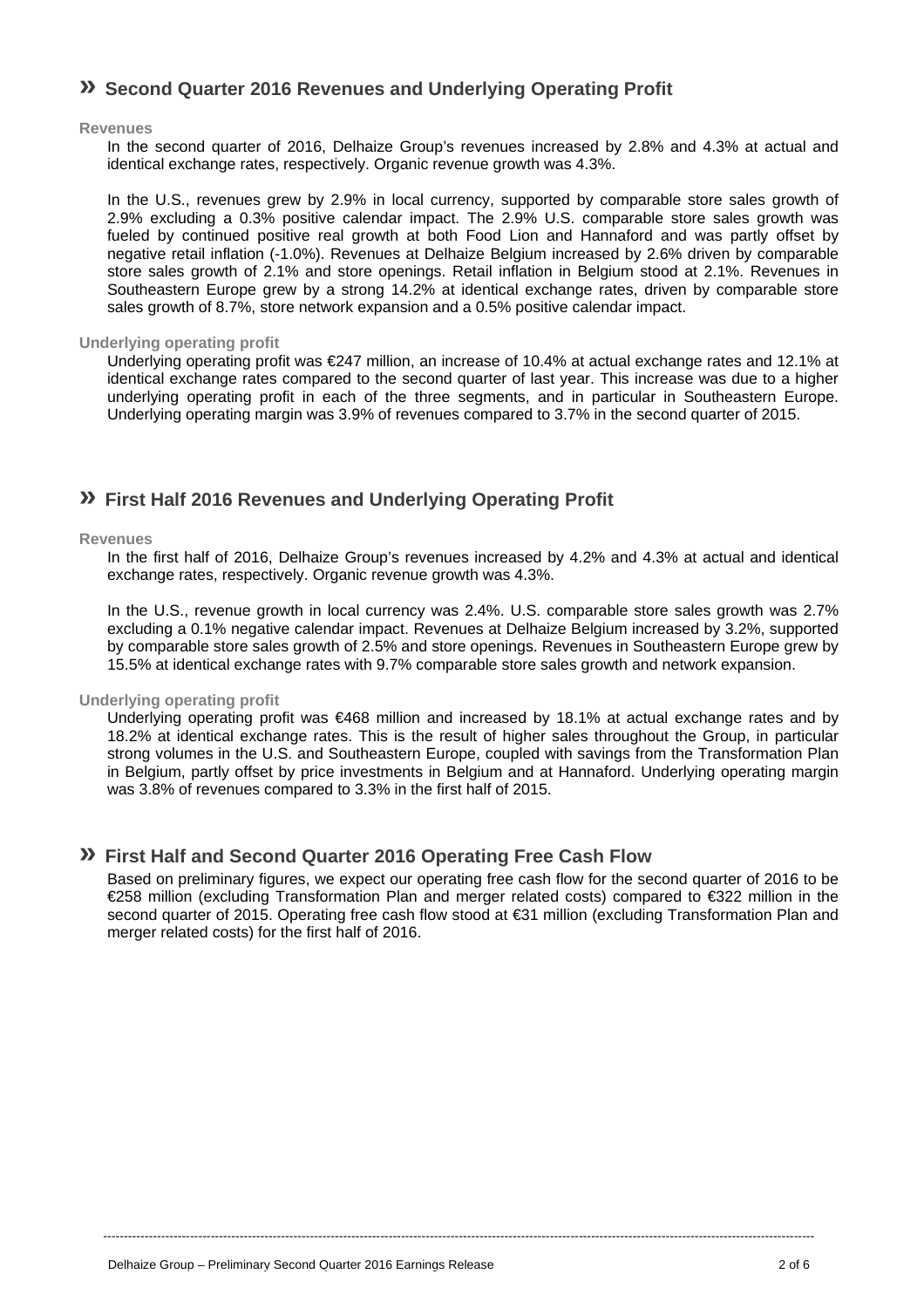# **» Segment Information (at actual exchange rates)**

| Q <sub>2</sub> 2016                      | <b>Revenues</b> |                     |               | <b>Underlying Operating</b><br>Margin $(4)$ |                     | <b>Underlying Operating</b><br>Profit/(Loss) $(4)$ |                     |               |
|------------------------------------------|-----------------|---------------------|---------------|---------------------------------------------|---------------------|----------------------------------------------------|---------------------|---------------|
| (in millions)                            | Q2 2016         | Q <sub>2</sub> 2015 | 2016<br>/2015 | Q <sub>2</sub> 2016                         | Q <sub>2</sub> 2015 | Q2 2016                                            | Q <sub>2</sub> 2015 | 2016<br>/2015 |
| United States <sup>(1)</sup><br>\$       | 4587            | 4 4 5 9             | $+2.9%$       | 4.1%                                        | 3.9%                | 188                                                | 175                 | $+7.6%$       |
| United States <sup>(1,2)</sup><br>€      | 4 0 6 0         | 4 0 31              | $+0.7%$       | 4.1%                                        | 3.9%                | 167                                                | 158                 | $+5.4%$       |
| €<br><b>Belgium</b>                      | 287             | 1 255               | $+2.6%$       | 3.3%                                        | 3.2%                | 43                                                 | 40                  | $+7.1%$       |
| Southeastern Europe <sup>(3)</sup> $\in$ | 939             | 828                 | $+13.4%$      | 5.0%                                        | 4.5%                | 47                                                 | 37                  | $+26.9%$      |
| €<br>Corporate                           |                 | ۰                   | N/A           | N/A                                         | N/A                 | (10)                                               | (12)                | $+17.3%$      |
| <b>TOTAL</b><br>€                        | 6 2 8 6         | 6 1 1 4             | $+2.8%$       | 3.9%                                        | 3.7%                | 247                                                | 223                 | $+10.4%$      |

| H <sub>1</sub> 2016                      |    | <b>Revenues</b> |                     |               | <b>Underlying Operating</b><br>Margin $(4)$ |                     | <b>Underlying Operating</b><br>Profit/(Loss) $(4)$ |                     |               |
|------------------------------------------|----|-----------------|---------------------|---------------|---------------------------------------------|---------------------|----------------------------------------------------|---------------------|---------------|
| (in millions)                            |    | H1 2016         | H <sub>1</sub> 2015 | 2016<br>/2015 | H1 2016                                     | H <sub>1</sub> 2015 | H1 2016                                            | H <sub>1</sub> 2015 | 2016<br>/2015 |
| United States <sup>(1)</sup>             | \$ | 9033            | 8822                | $+2.4%$       | 4.0%                                        | 3.9%                | 363                                                | 340                 | $+6.9%$       |
| United States <sup>(1,2)</sup>           | €  | 8 0 9 5         | 7906                | $+2.4%$       | 4.0%                                        | 3.9%                | 326                                                | 305                 | $+6.9\%$      |
| <b>Belgium</b>                           | €  | 2511            | 2 4 3 2             | $+3.2%$       | 3.0%                                        | 2.3%                | 76                                                 | 56                  | $+34.7\%$     |
| Southeastern Europe <sup>(3)</sup> $\in$ |    | 1833            | 596                 | $+14.9%$      | 4.5%                                        | 3.4%                | 83                                                 | 55                  | $+51.3%$      |
| Corporate                                | €  | -               | ۰                   | N/A           | N/A                                         | N/A                 | (17)                                               | (20)                | $+14.2%$      |
| <b>TOTAL</b>                             | €  | 12 439          | 11 934              | $+4.2%$       | 3.8%                                        | 3.3%                | 468                                                | 396                 | $+18.1%$      |

The segment "United States" includes the banners Food Lion and Hannaford.

(2) The average exchange rate of the U.S. dollar against the euro weakened by 2.1% in the second quarter of 2016

 $(€1 = $1.1292)$  compared to the second quarter of 2015 and stayed flat in the first half of 2016 (€1 = \$1.1159) compared to the same period in 2015.

(3) The segment "Southeastern Europe" includes our operations in Greece, Serbia and Romania.

(4) For a definition of underlying operating profit, please refer to the "Definitions" page of this document.

#### **United States**

In the second quarter of 2016, revenues in the U.S. increased by 2.9% to \$4.6 billion (€4.1 billion). Comparable store sales increased by 2.9% (excluding a positive calendar impact of 0.3%). Both Food Lion and Hannaford continued to experience positive comparable store sales and real growth while inflation remained negative (-1.0% for our U.S. operations overall, which was in line with cost deflation).

During the first half of 2016, U.S. revenues increased by 2.4% in local currency.

In the second quarter of 2016, underlying operating profit increased by 7.6% in local currency and our underlying operating margin was 4.1% compared to 3.9% in prior year. Gross margin increased, driven by a favorable product mix, lower cost of products in some categories and lower shrink at Food Lion, partly offset by the Hannaford price investments made in the fourth quarter of 2015. SG&A as a percentage of revenues increased as a result of increased labor and healthcare expenses.

For the first six months of 2016, underlying operating profit of our U.S. operations increased by 6.9% to \$363 million (€326 million) and the underlying operating margin was 4.0% (3.9% last year).

#### **Belgium**

In the second quarter of 2016, revenues in Belgium were €1.3 billion, an increase of 2.6% compared to the second quarter of 2015, with comparable store sales growth of 2.1% (excluding a +0.3% calendar impact). While our market share continued to recover from the disruptions faced during the Transformation Plan, our growth was driven by store openings and by inflation, as top-line performance in our company-

During the first half of 2016, Delhaize Belgium revenues increased by 3.2%.

In the second quarter of 2016, underlying operating profit increased by 7.1% to €43 million. This is explained by Transformation Plan savings, partly offset by a decrease in our gross margin resulting from

----------------------------------------------------------------------------------------------------------------------------------------------------------------------------

operated stores remained below our expectations.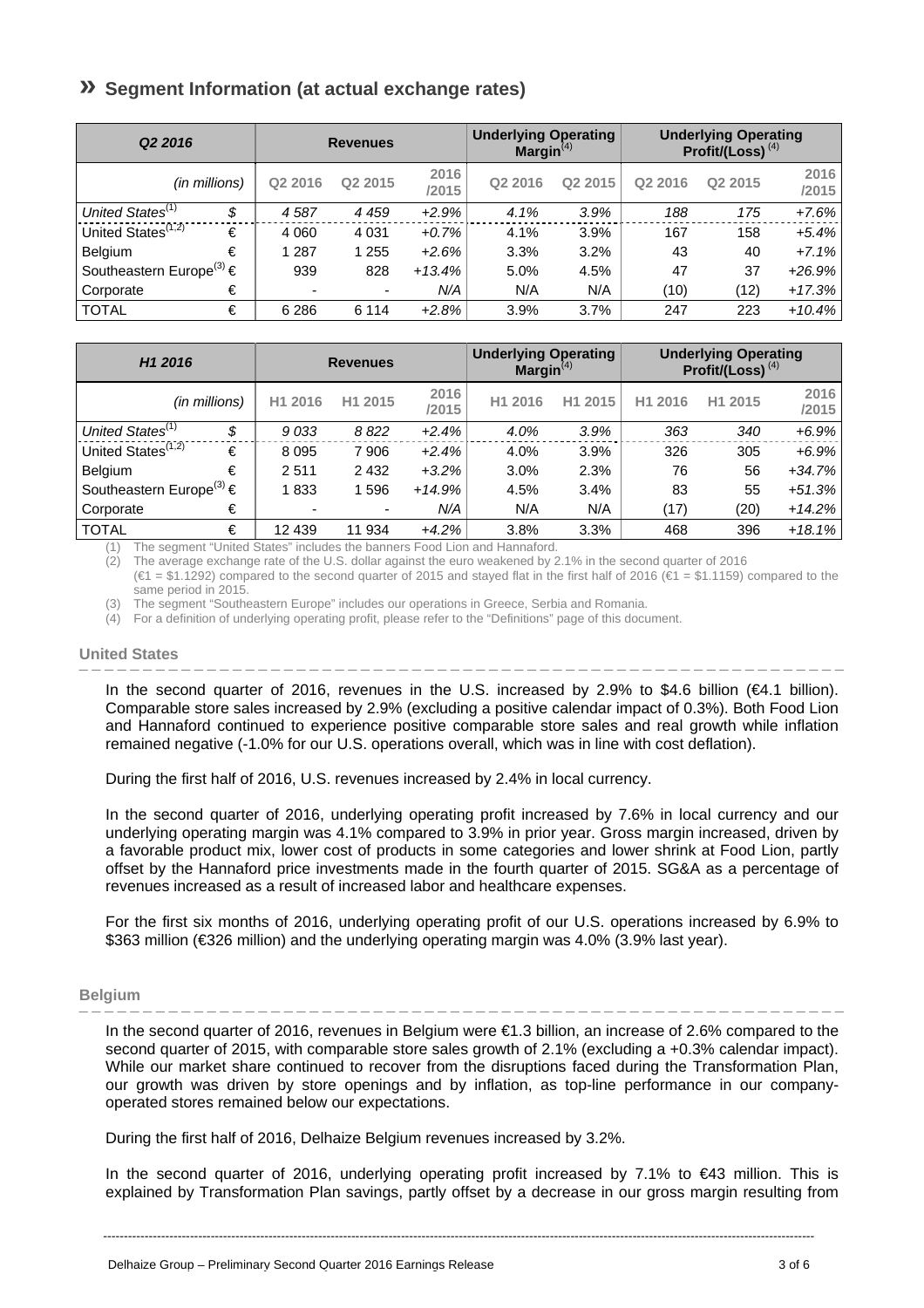price investments and higher shrink in supermarkets. Underlying operating margin was 3.3%, slightly up compared to 3.2% last year.

For the first six months of 2016, underlying operating profit increased by 34.7% to  $\epsilon$ 76 million and underlying operating margin was 3.0% (2.3% last year).

#### **Southeastern Europe**  - - - - - - - -

In the second quarter of 2016, revenues in Southeastern Europe increased by 13.4% to €939 million (+14.2% at identical exchange rates), resulting from strong positive comparable store sales growth of 8.7%, network expansion and a 0.5% positive calendar impact. Comparable store sales growth and real growth were positive across the segment and continued to be particularly strong in Romania and in Greece, whereas inflation turned negative at -1.1% for the segment overall (driven by Greece).

During the first half of 2016, revenues in Southeastern Europe increased by 14.9% (+15.5% at identical exchange rates).

During the second quarter of 2016, underlying operating profit increased by 26.9% to €47 million (+27.7% at identical exchange rates), while the underlying operating margin increased from 4.5% to 5.0%, due to positive sales leverage in Greece and Romania and good cost control, partly offset by intense promotional activity in Greece.

For the first six months of 2016, underlying operating profit increased by 51.3% to €83 million (+52.1% at identical exchange rates) and the underlying operating margin was 4.5% (3.4% last year).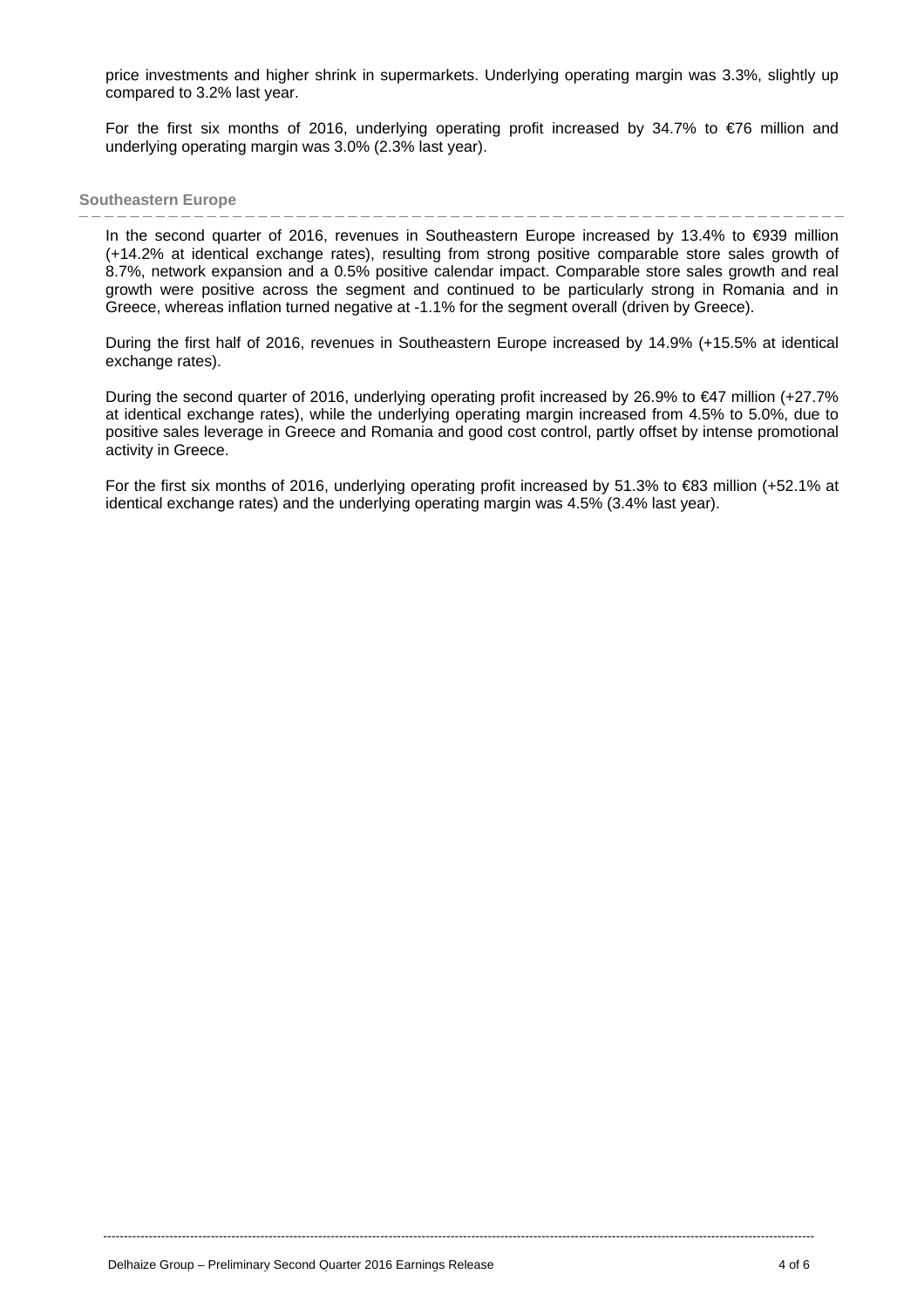# **» 2016 Outlook**

For 2016, and excluding the impact of the merger with Ahold, we expect to:

- grow revenues and market shares,
- generate a solid level of free cash flow at approximately €400 million, excluding Transformation Plan cash out and merger-related expenses,
- Group underlying operating profit in line with current market expectations,
- Group cash capital expenditures to be approximately  $E$ 825 million at identical exchange rates.

#### **» Delhaize Group**

Delhaize Group is a Belgian international food retailer present in seven countries on three continents. At the end of the second quarter of 2016, Delhaize Group's sales network consisted of 3 556 stores. In 2015, Delhaize Group recorded €24.4 billion (\$27.1 billion) in revenues and €366 million (\$407 million) in net profit (Group share). At the end of 2015, Delhaize Group employed approximately 154 000 people. Delhaize Group's stock is listed on NYSE Euronext Brussels (DELB) and the New York Stock Exchange (DEG).

This press release is available in English, French and Dutch. You can also find it on the website http://www.delhaizegroup.com. Questions can be sent to investor@delhaizegroup.com.

----------------------------------------------------------------------------------------------------------------------------------------------------------------------------

# **» Contacts**

Investor Relations: + 32 2 412 2151 Media Relations: + 32 2 412 8669